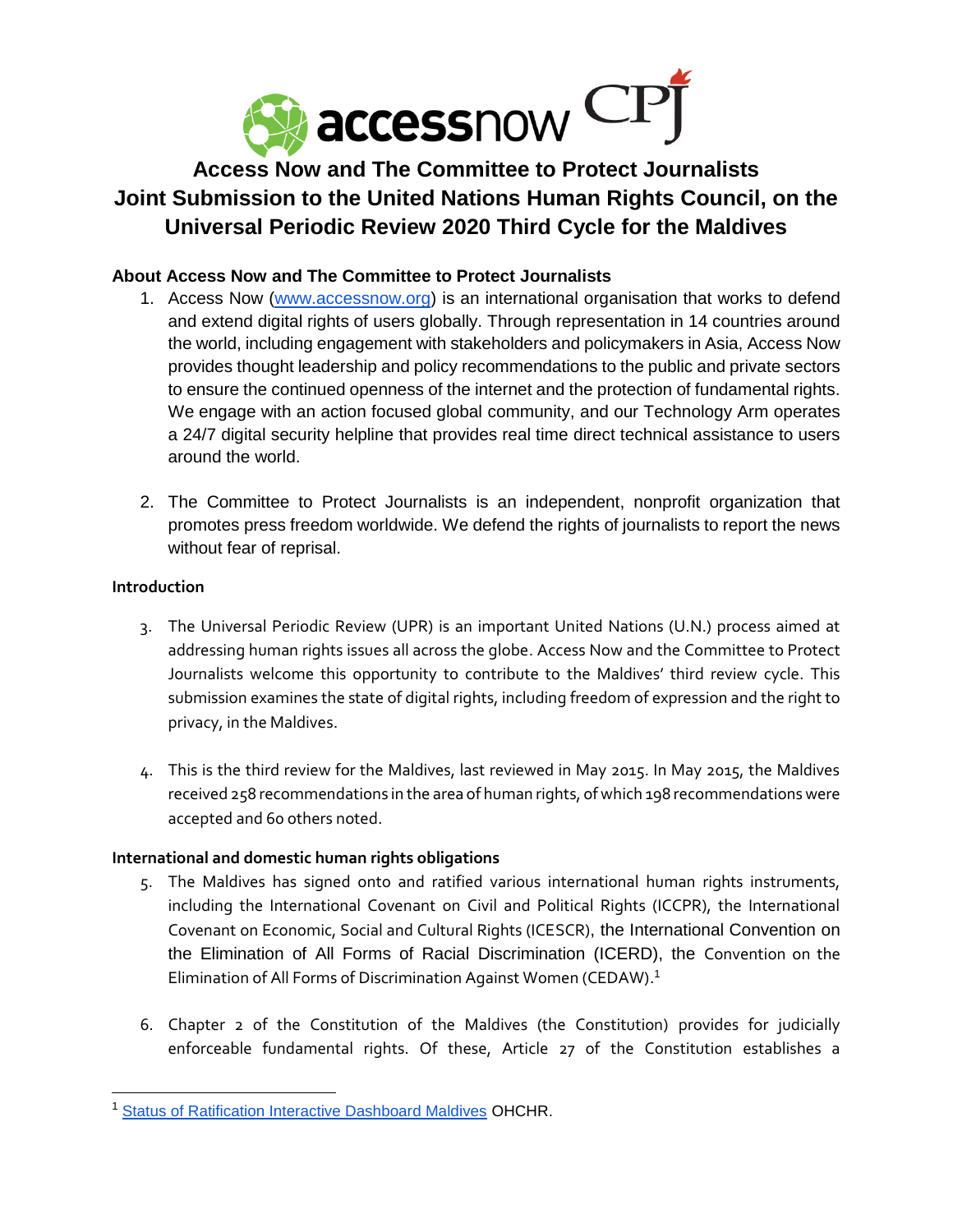fundamental right to freedom of speech and expression and Article 29 establishes the right to information and right to know. Article 20 establishes the right to equality, and Article 21 provides for the right to life and Article 19 establishes the right to liberty. Article 24 establishes the right to privacy.

#### **The state of digital rights in the Maldives**

### **Freedom of Expression and Safety of Journalists**

- 7. The Maldives saw a spate of religiously-motivated attacks that targeted writers who were popular on social media from the years 2012 to 2017. These included blogger and former editor of Haveeru, Ismail Khilath Rasheed (known as Hilath) who survived an attempt on his life in June 2012; Afrasheem Ali, a former member of parliament, killed in October 2012; Ahmed Rilwan Abdulla, killed in 2014; and Yameen Rasheed, killed in April 2017.
- 8. A presidential commission on enforced disappearances and murders, created in 2018, has made significant progress in identifying individuals suspected of involvement in Rilwan's abduction and killing, as well as government interference in the subsequent investigation.<sup>2</sup> However, this progress must lead to prosecution of all those involved in the attack, including those who may still be working in government or law enforcement. And the commission must investigate and identify those responsible for the attacks on Hilath, Ali, and Rasheed, and prosecute the perpetrators.

#### **The Right to Privacy**

- 9. In 2017, the Maldives released a new digital identification card for citizens. The digital identification card combines health, insurance, banking/payments, and a passport, in addition to a national identification.<sup>3</sup> The digital identification card was created by the Maldives Immigration and Dermalog, a German-based vendor.
- 10. Access Now recently examined national digital identity programmes from a human rights perspective, discussing the context for the debate about such initiatives globally and proposing safeguards and policy recommendations in our 2018 paper National Digital Identity Programmes: What's Next?4 It is imperative that digital identity systems, particularly those backed by the state's resources and legal powers, are designed around sound principles of governance, data protection, privacy and security.
- 11. Establishing digital identity programmes is set within the context of making the delivery of services, including welfare benefits, more efficient and accurate, and reducing corruption by using technology to assist in clear identification and secure authentication. According to

<sup>&</sup>lt;sup>2</sup> [Commission Says Long Missing Maldivian Journalist is Killed](https://wtop.com/asia/2019/09/commission-says-long-missing-maldivian-journalist-is-killed/) The Associated Press, 1 September 2019.

<sup>&</sup>lt;sup>3</sup> [The Maldives digital ID drive multi-application to](https://www.secureidnews.com/news-item/maldives-digital-id-drives-multi-application-next-level/) the next level SecuredID News, Thad Rueter, 13 November 2017.

<sup>4</sup> [Access Now Digital Identity Paper](https://www.accessnow.org/cms/assets/uploads/2018/06/Digital-Identity-Paper-2018-05.pdf) May 2018.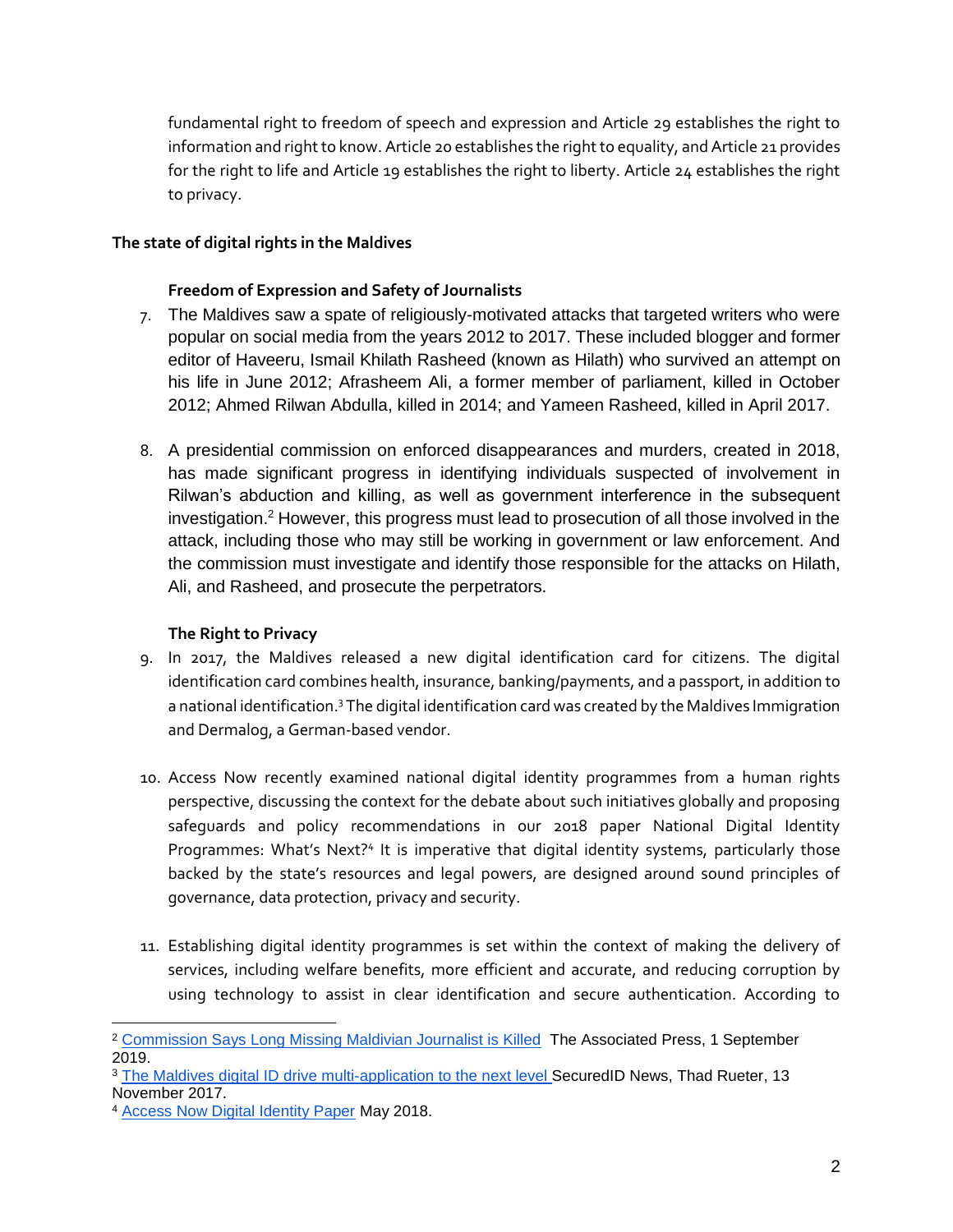Dermalog, the goal of the digital identification cards in the Maldives is to "reduce the number of cards that the island republic's […] citizens must carry with them."<sup>5</sup> However, these programmes can themselves become impediments to governance and harm the provision of welfare services and the wider inclusion of citizens.

- 12. National digital identification programmes are also data heavy, both during enrollment, and when transactions are regularly authenticated. This raises significant concerns for privacy and data protection. Given that this programme is handled by the government (Maldives Immigration), there is an inherent public trust in, and authority associated with the collection of this data. This can lead to the pervasive use of digital IDs and put at risk the information that individuals provide under such programmes. Further, the sheer scale of these programmes requires well designed safeguards.
- 13. An effective policy framework for a digital ID programme must be supported by an equally strong technology and cybersecurity framework. The collection of large amounts of personal information pertaining to identities – including biometrics – often form tempting targets for criminals and other actors for malicious hacking and cyber intrusion. Additional challenges related to the secure communication of data during authentication must be met through proper encryption.
- 14. We note grave concern over the use and collection of biometric data in the new digital identification cards in the Maldives. The identification cards contains 10 fingerprints for verification.<sup>6</sup> The collection and use of biometric data poses significant risks for individuals. Given the potential for exploitation of these data, we discourage the use of biometrics in digital ID programmes. In its policy handbook for 2017, the Cato Institute echoed similar concerns advocating against the use of biometric identification in national digital ID systems.<sup>7</sup> The aggregation and use of biometric data should be sharply limited, even if such aggregation and use is aimed at increasing convenience or justified as a way to enhance security.

## **Recommendations**

The Maldives should improve its human rights record and treatment of digital rights in several areas. We accordingly recommend that the government of the Maldives:

15. Implement safeguards to protect human rights defenders and bloggers;

<sup>5</sup> [The Maldives digital ID drive multi-application ot the next level S](https://www.secureidnews.com/news-item/maldives-digital-id-drives-multi-application-next-level/)ecuredID News, Thad Rueter, 13 November 2017.

<sup>&</sup>lt;sup>6</sup> [Dermalog develops biometric multi-purpose card for Maldives citizens](https://www.biometricupdate.com/201710/dermalog-develops-biometric-multi-purpose-card-for-maldives-citizens) Biometric Update, 15 October 2017

<sup>&</sup>lt;sup>7</sup> [Cato Handbook for Policymakers, 8th Edition \(2017\)](https://www.cato.or/cato-handbook-policymakers/cato-handbook-policy-makers-8th-edition-2017/national-id-system)